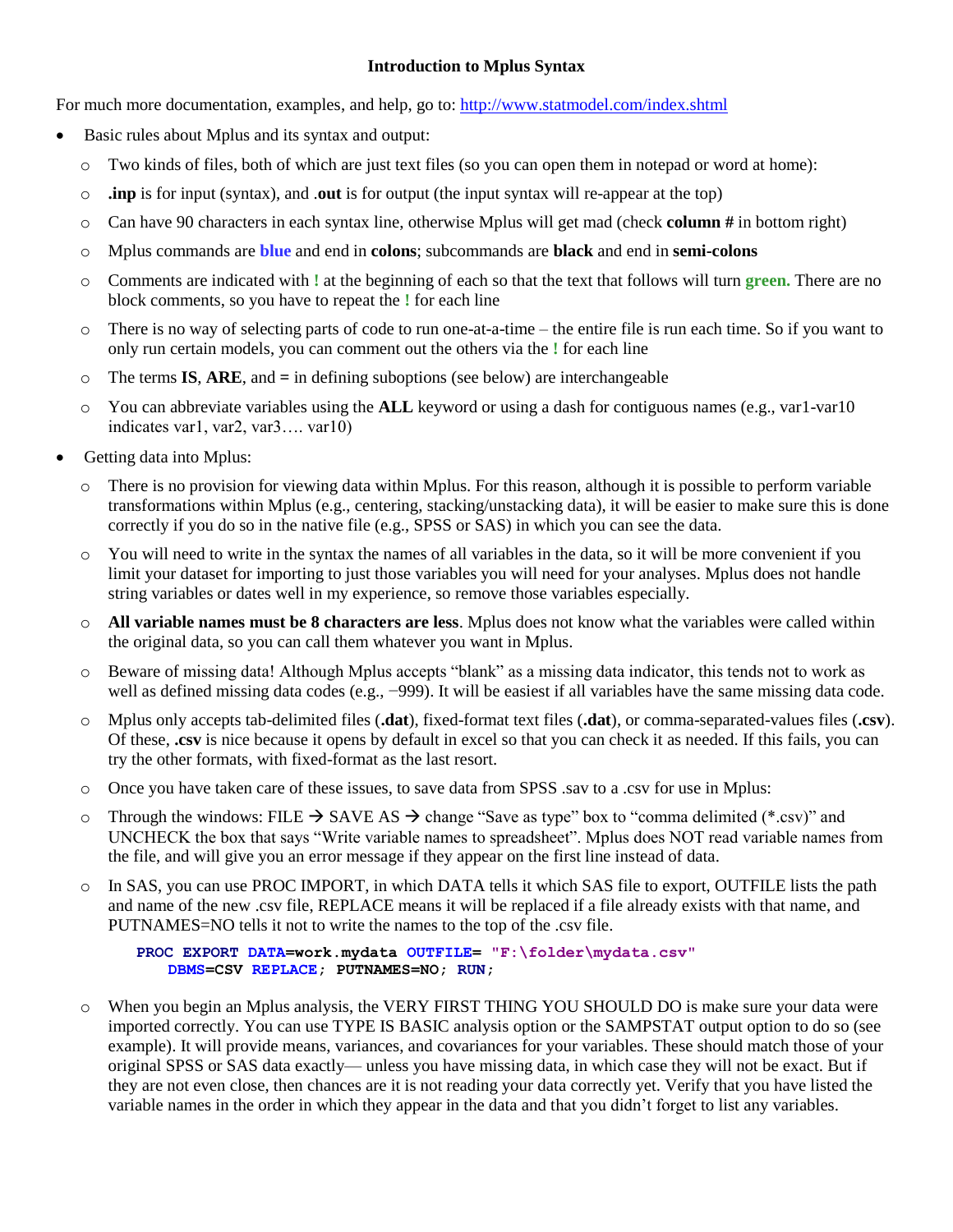- Mplus commands:
	- o **TITLE:** This is optional, but it will print at the top of your output (just like in SPSS/SAS)
	- o **DATA:** This is NOT optional, and here you tell it where your data are and their format. It has the following subcommands:
		- o **FILE** gives the name of the data file, plus path if the syntax is not stored in the same place as the data:
			- FILE IS mydata.csv; or FILE IS F:\OtherFolder\mydata.csv;
		- o **FORMAT** tells it whether you have delimited (free) or fixed-format data
		- o If fixed-format, you need to give the formatting statement, for example if you had one ID variable with 4 characters and no decimals, followed by 24 variables with 4 characters, 2 of which were decimals:
			- FORMAT IS free; or if fixed: FORMAT IS F4.0 24F4.2;
		- o **TYPE** tells it whether you have individual data (default) or summary data (e.g., covariance matrix)
			- TYPE IS individual; or TYPE IS fullcov;
	- **VARIABLE:** This is NOT optional, and here you tell it what your variables are called and which ones you are using for what purpose:
		- o **NAMES** ARE is where you list ALL the variables in the DATASET
		- o **USEVARIABLES** ARE is where you list JUST the variables in the MODEL
		- o **USEOBSERVATIONS** ARE is how you tell it to select only certain cases, for example:
			- USEOBSERVATIONS ARE gender EQ 1;
		- **MISSING** ARE is how you tell it how missing data are indicated, for example:
			- MISSING ARE ALL (-999);
		- $\circ$  **IDVARIABLE** IS tells it what variable indicates which case is which if you add this option, then any outputted dataset you ask for will have this variable included, which is necessary if you want to merge any outputted data from Mplus into the original data
			- **IDVARIABLE IS PersonID;**
		- o **AUXILIARY** ARE is how you tell it to keep the other variables not currently in the model in any outputted datasets, or to use those variables in the missingness model
			- **AUXILIARY ARE gender age group;**
		- o In addition, the following options are specific to multilevel models in Mplus:
			- CLUSTER IS tells it how level-2 units are organized (e.g., PersonID, GroupID)
			- **WITHIN** is used to identify predictors to be included ONLY at level 1
			- **BETWEEN** is used to identify predictors to be included ONLY at level 2
			- If a variable is measured at level 1 and has variance at both levels for which you want to estimate level-1 residual and level-2 random intercept variances, then do NOT include it on WITHIN
	- o **DEFINE:** This is optional, and is how you make new variables out of existing ones. You then need to list any newly created variables on the USEVARIABLES list after the existing ones.
		- o For example, to create a new predictor centered at 30:
			- $\blacksquare$  DEFINE: c\_pred = pred 30;
		- $\circ$  To recode a predictor, EQ is used to evaluate an equality,  $=$  is used to transform data:
			- DEFINE: IF oldvar EQ 1 THEN newvar=0; IF oldvar EQ 2 THEN newvar=1;